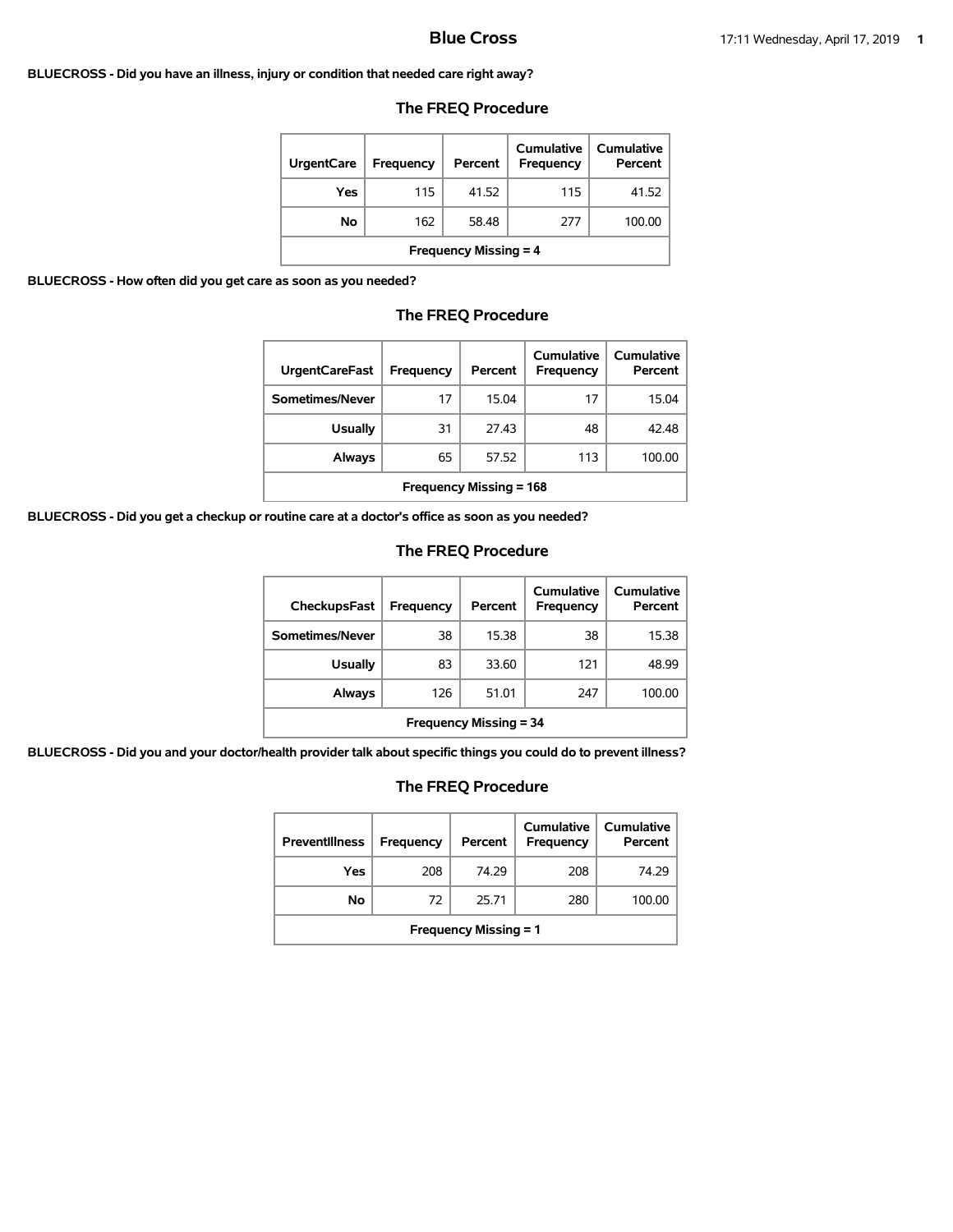### **BLUECROSS - Did you and your doctor/health provider talk about starting or stopping a medication?**

## **The FREQ Procedure**

| <b>MedStartStop</b>          | Frequency | Percent | Cumulative<br>Frequency | Cumulative<br>Percent |  |
|------------------------------|-----------|---------|-------------------------|-----------------------|--|
| Yes                          | 158       | 56.63   | 158                     | 56.63                 |  |
| No                           | 121       | 43.37   | 279                     | 100.00                |  |
| <b>Frequency Missing = 2</b> |           |         |                         |                       |  |

**BLUECROSS - Did you and your doctor/health provider talk about reasons you might want to take a medicine?**

## **The FREQ Procedure**

| <b>MedDiscuss</b>              | Frequency | Percent | <b>Cumulative</b><br><b>Frequency</b> | Cumulative<br>Percent |  |
|--------------------------------|-----------|---------|---------------------------------------|-----------------------|--|
| Yes                            | 150       | 94.94   | 150                                   | 94.94                 |  |
| No                             | 8         | 5.06    | 158                                   | 100.00                |  |
| <b>Frequency Missing = 123</b> |           |         |                                       |                       |  |

**BLUECROSS - Did you and your doctor/health provider talk about reasons you might want to stop taking a medication?**

## **The FREQ Procedure**

| <b>MedNoDiscuss</b>            | <b>Frequency</b> | Percent | <b>Cumulative</b><br>Frequency | <b>Cumulative</b><br>Percent |  |
|--------------------------------|------------------|---------|--------------------------------|------------------------------|--|
| Yes                            | 115              | 73.25   | 115                            | 73.25                        |  |
| No                             | 42               | 26.75   | 157                            | 100.00                       |  |
| <b>Frequency Missing = 124</b> |                  |         |                                |                              |  |

**BLUECROSS - Did you and your doctor/health provider ask what you thought was best for you when discussing starting or stopping a medication?**

| <b>MedBestAsk</b>              | Frequency | Percent | Cumulative<br><b>Frequency</b> | <b>Cumulative</b><br>Percent |  |
|--------------------------------|-----------|---------|--------------------------------|------------------------------|--|
| Yes                            | 120       | 75.95   | 120                            | 75.95                        |  |
| No                             | 38        | 24.05   | 158                            | 100.00                       |  |
| <b>Frequency Missing = 123</b> |           |         |                                |                              |  |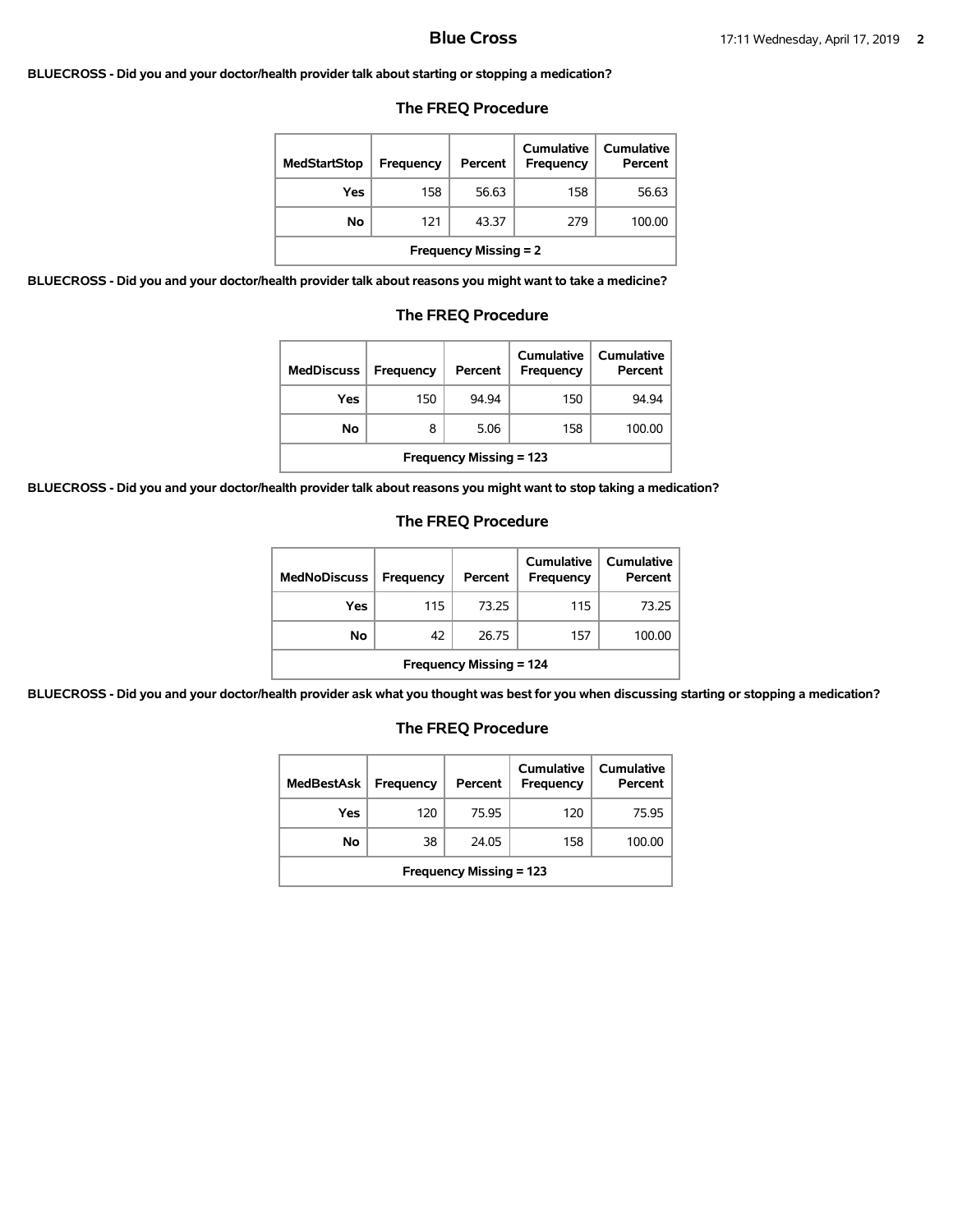#### **BLUECROSS - How would you rate your health care quality in the last six months?**

| CareRate   | Frequency | Percent | Cumulative<br>Frequency | Cumulative<br>Percent |
|------------|-----------|---------|-------------------------|-----------------------|
| <b>Bad</b> | 31        | 11.03   | 31                      | 11.03                 |
| Good       | 103       | 36.65   | 134                     | 47.69                 |
| Great      | 147       | 52.31   | 281                     | 100.00                |

### **The FREQ Procedure**

**BLUECROSS - How often was it easy to get care, tests, or treatments you needed?**

### **The FREQ Procedure**

| CareEasy                     | Frequency | Percent | Cumulative<br>Frequency | Cumulative<br>Percent |
|------------------------------|-----------|---------|-------------------------|-----------------------|
| Sometimes/Never              | 30        | 10.71   | 30                      | 10.71                 |
| <b>Usually</b>               | 107       | 38.21   | 137                     | 48.93                 |
| Always                       | 143       | 51.07   | 280                     | 100.00                |
| <b>Frequency Missing = 1</b> |           |         |                         |                       |

**BLUECROSS - How often did your doctor explain things in a way that was easy to understand?**

# **The FREQ Procedure**

| <b>DrUnderstand</b>           | Frequency | Percent | Cumulative<br>Frequency | Cumulative<br>Percent |
|-------------------------------|-----------|---------|-------------------------|-----------------------|
| Sometimes/Never               | 9         | 3.85    | 9                       | 3.85                  |
| <b>Usually</b>                | 52        | 22.22   | 61                      | 26.07                 |
| Always                        | 173       | 73.93   | 234                     | 100.00                |
| <b>Frequency Missing = 47</b> |           |         |                         |                       |

**BLUECROSS - How often did your personal doctor listen to you?**

# **The FREQ Procedure**

| <b>DrListen</b>               | Frequency | Percent | Cumulative<br>Frequency | <b>Cumulative</b><br>Percent |  |
|-------------------------------|-----------|---------|-------------------------|------------------------------|--|
| Sometimes/Never               | 15        | 6.41    | 15                      | 6.41                         |  |
| <b>Usually</b>                | 49        | 20.94   | 64                      | 27.35                        |  |
| Always                        | 170       | 72.65   | 234                     | 100.00                       |  |
| <b>Frequency Missing = 47</b> |           |         |                         |                              |  |

**BLUECROSS - How often did your personal doctor show respect for what you had to say?**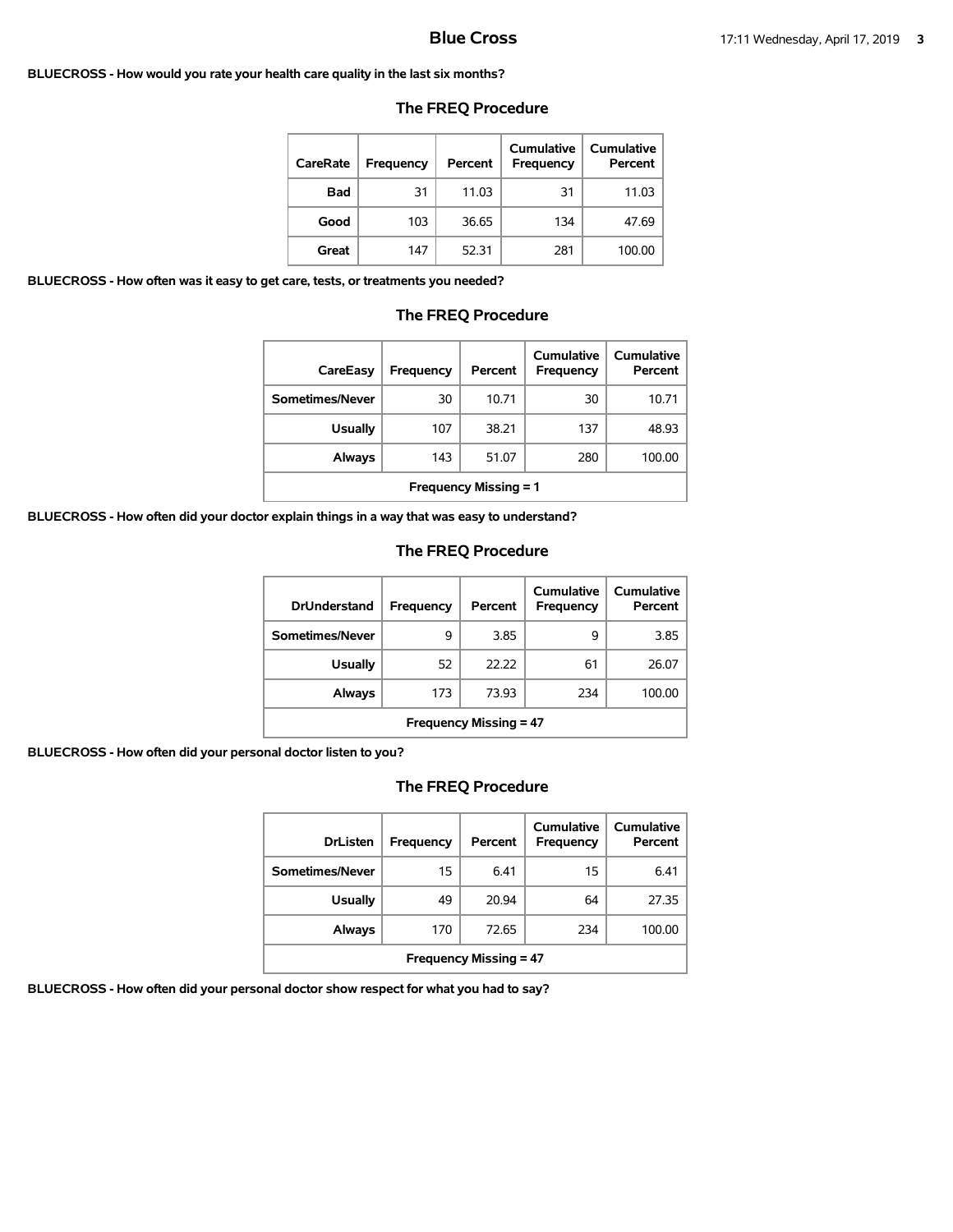| <b>DrRespect</b>              | Frequency | Percent | Cumulative<br>Frequency | Cumulative<br>Percent |  |
|-------------------------------|-----------|---------|-------------------------|-----------------------|--|
| Sometimes/Never               | 10        | 4.26    | 10                      | 4.26                  |  |
| <b>Usually</b>                | 39        | 16.60   | 49                      | 20.85                 |  |
| Always                        | 186       | 79.15   | 235                     | 100.00                |  |
| <b>Frequency Missing = 46</b> |           |         |                         |                       |  |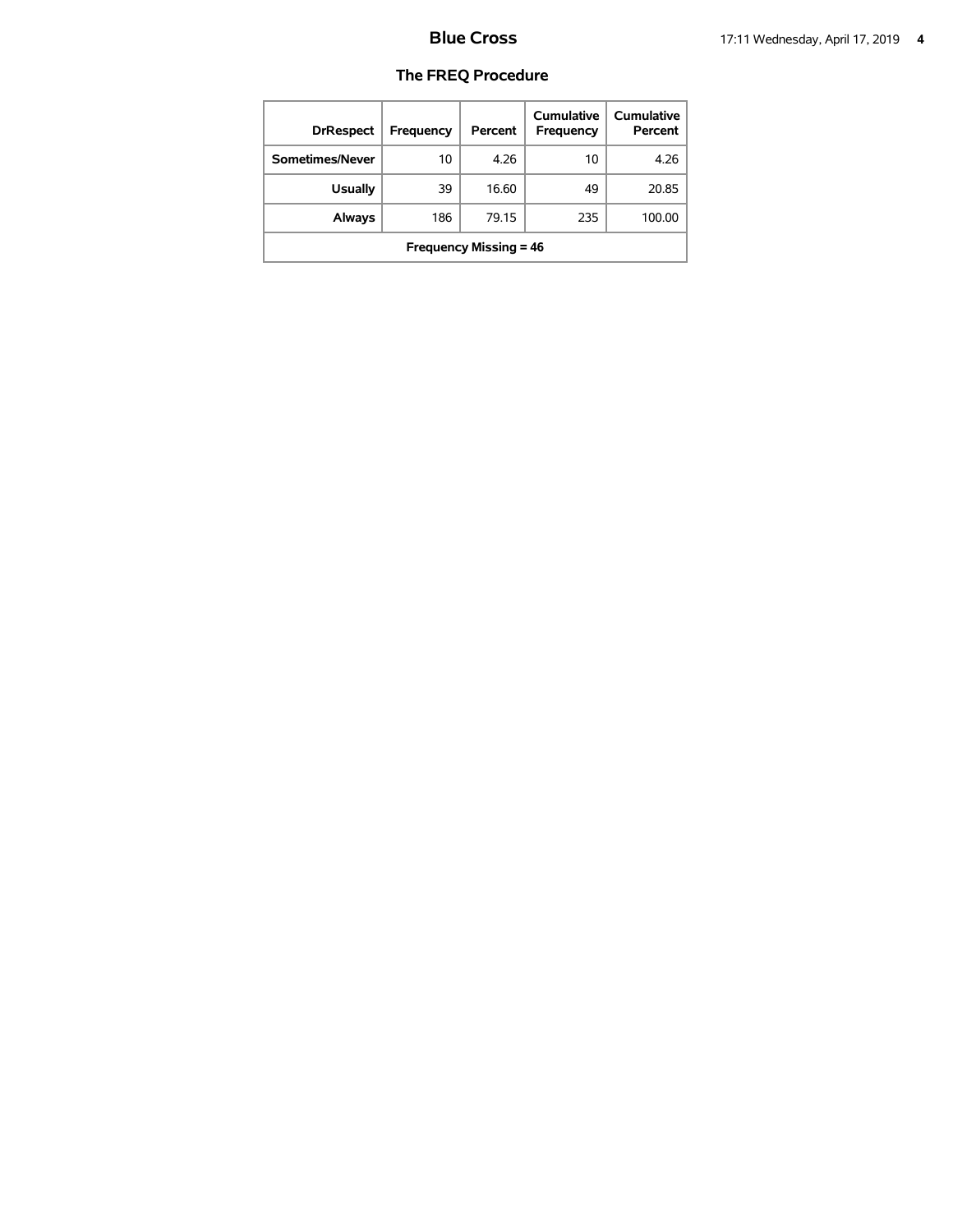### **BLUECROSS - How often did your personal doctor spend enough time with you?**

| <b>DrTime</b>                 | Frequency | Percent | Cumulative<br><b>Frequency</b> | Cumulative<br>Percent |  |
|-------------------------------|-----------|---------|--------------------------------|-----------------------|--|
| Sometimes/Never               | 17        | 7.23    | 17                             | 7.23                  |  |
| <b>Usually</b>                | 60        | 25.53   | 77                             | 32.77                 |  |
| Always                        | 158       | 67.23   | 235                            | 100.00                |  |
| <b>Frequency Missing = 46</b> |           |         |                                |                       |  |

## **The FREQ Procedure**

**BLUECROSS - In the last six months, did you get care from another doctor or health provider other than your personal doctor?**

| <b>Usually</b>                                                        | 60  | 25.53 | 77  | 32.77  |  |  |
|-----------------------------------------------------------------------|-----|-------|-----|--------|--|--|
| Always                                                                | 158 | 67.23 | 235 | 100.00 |  |  |
| <b>Frequency Missing = 46</b>                                         |     |       |     |        |  |  |
| ou get care from another doctor or health provider other than your pe |     |       |     |        |  |  |
| <b>The FREQ Procedure</b>                                             |     |       |     |        |  |  |
|                                                                       |     |       |     |        |  |  |

| <b>CareMulti</b>              | Frequency | Percent | Cumulative<br><b>Frequency</b> | Cumulative<br>Percent |  |
|-------------------------------|-----------|---------|--------------------------------|-----------------------|--|
| Yes                           | 148       | 63.52   | 148                            | 63.52                 |  |
| No                            | 85        | 36.48   | 233                            | 100.00                |  |
| <b>Frequency Missing = 48</b> |           |         |                                |                       |  |

**BLUECROSS - How often did your personal doctor seemed informed with care you received from other doctors or providers?**

## **The FREQ Procedure**

| <b>DrInformedMultiDr</b>       | Frequency | Percent | Cumulative<br><b>Frequency</b> | Cumulative<br>Percent |  |
|--------------------------------|-----------|---------|--------------------------------|-----------------------|--|
| Sometimes/Never                | 30        | 20.69   | 30                             | 20.69                 |  |
| Usually                        | 44        | 30.34   | 74                             | 51.03                 |  |
| Always                         | 71        | 48.97   | 145                            | 100.00                |  |
| <b>Frequency Missing = 136</b> |           |         |                                |                       |  |

## **BLUECROSS - How would you rate your personal doctor?**

| <b>DrRate</b>                 | Frequency | Percent | Cumulative<br>Frequency | Cumulative<br>Percent |  |
|-------------------------------|-----------|---------|-------------------------|-----------------------|--|
| Bad                           | 23        | 9.43    | 23                      | 9.43                  |  |
| Good                          | 66        | 27.05   | 89                      | 36.48                 |  |
| Great                         | 155       | 63.52   | 244                     | 100.00                |  |
| <b>Frequency Missing = 37</b> |           |         |                         |                       |  |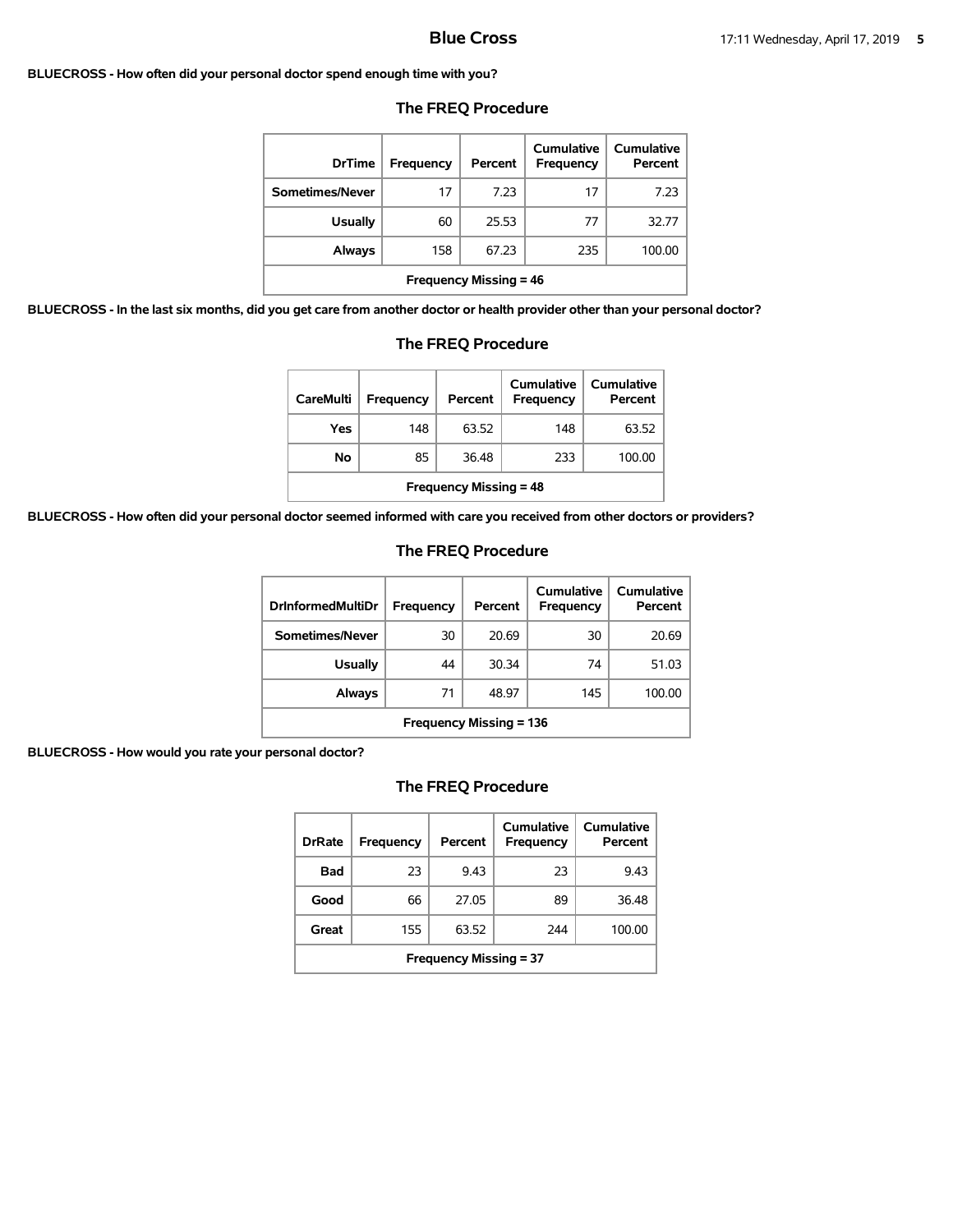### **BLUECROSS - Did you visit a specialist?**

| <b>Specialist</b>            | Frequency | Percent | Cumulative<br>Frequency | Cumulative<br>Percent |  |
|------------------------------|-----------|---------|-------------------------|-----------------------|--|
| Yes                          | 180       | 65.93   | 180                     | 65.93                 |  |
| No                           | 93        | 34.07   | 273                     | 100.00                |  |
| <b>Frequency Missing = 8</b> |           |         |                         |                       |  |

# **The FREQ Procedure**

**BLUECROSS - How often did you get an appointment with a specialist as soon as you needed?**

# **The FREQ Procedure**

| <b>SpecialistFast</b>          | Frequency | Percent | Cumulative<br>Frequency | Cumulative<br>Percent |  |
|--------------------------------|-----------|---------|-------------------------|-----------------------|--|
| Sometimes/Never                | 30        | 16.67   | 30                      | 16.67                 |  |
| <b>Usually</b>                 | 60        | 33.33   | 90                      | 50.00                 |  |
| Always                         | 90        | 50.00   | 180                     | 100.00                |  |
| <b>Frequency Missing = 101</b> |           |         |                         |                       |  |

**BLUECROSS - How would you rate your specialist?**

# **The FREQ Procedure**

| <b>SpecialistRate</b>          | Frequency | Percent | Cumulative<br><b>Frequency</b> | Cumulative<br>Percent |  |
|--------------------------------|-----------|---------|--------------------------------|-----------------------|--|
| Bad                            | 25        | 14.12   | 25                             | 14.12                 |  |
| Good                           | 36        | 20.34   | 61                             | 34.46                 |  |
| Great                          | 116       | 65.54   | 177                            | 100.00                |  |
| <b>Frequency Missing = 104</b> |           |         |                                |                       |  |

**BLUECROSS - Did you look for info in written materials or on the internet about your plan?**

| <b>InternetLook</b>           | Frequency | Percent | Cumulative<br><b>Frequency</b> | Cumulative<br>Percent |  |
|-------------------------------|-----------|---------|--------------------------------|-----------------------|--|
| Yes                           | 96        | 35.42   | 96                             | 35.42                 |  |
| No                            | 175       | 64.58   | 271                            | 100.00                |  |
| <b>Frequency Missing = 10</b> |           |         |                                |                       |  |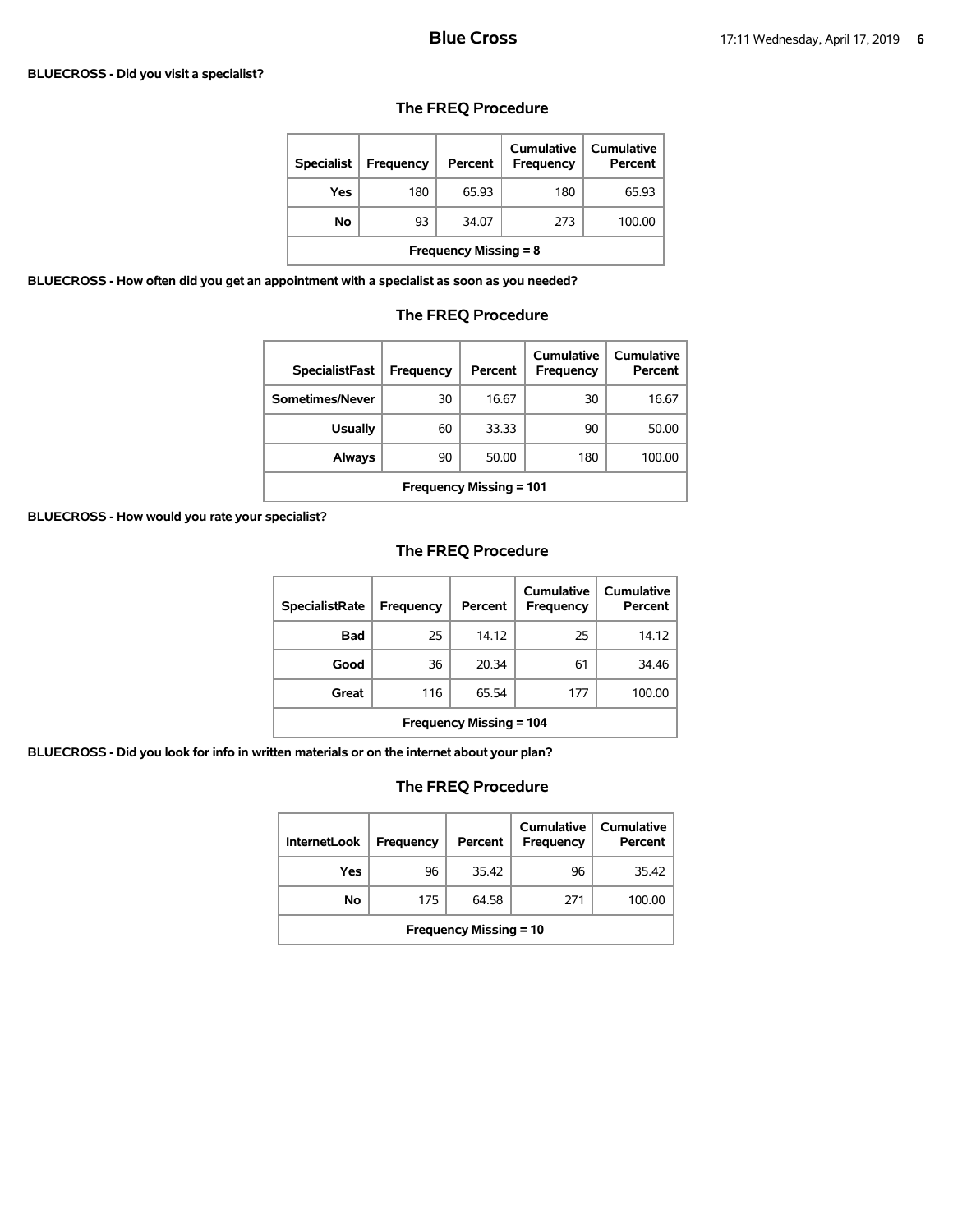### **BLUECROSS - How often did written materials or the internet provide info you needed regarding your health plan?**

| <b>InternetProvide</b>         | Frequency | Percent | <b>Cumulative</b><br><b>Frequency</b> | Cumulative<br>Percent |  |
|--------------------------------|-----------|---------|---------------------------------------|-----------------------|--|
| Sometimes/Never                | 36        | 37.50   | 36                                    | 37.50                 |  |
| <b>Usually</b>                 | 34        | 35.42   | 70                                    | 72.92                 |  |
| Always                         | 26        | 27.08   | 96                                    | 100.00                |  |
| <b>Frequency Missing = 185</b> |           |         |                                       |                       |  |

## **The FREQ Procedure**

**BLUECROSS - Did you look for information on how much you would have to pay for a health service or health equipment?**

| on how much you would have to pay for a health service or health $\epsilon$ |                  |         |                                |                       |  |
|-----------------------------------------------------------------------------|------------------|---------|--------------------------------|-----------------------|--|
| <b>The FREQ Procedure</b>                                                   |                  |         |                                |                       |  |
| <b>CostLook</b>                                                             | <b>Frequency</b> | Percent | Cumulative<br><b>Frequency</b> | Cumulative<br>Percent |  |
| Yes                                                                         | 58               | 21.48   | 58                             | 21.48                 |  |
| No                                                                          | 212              | 78.52   | 270                            | 100.00                |  |

| CostFind                       | Frequency | Percent | Cumulative<br>Frequency | Cumulative<br>Percent |
|--------------------------------|-----------|---------|-------------------------|-----------------------|
| Sometimes/Never                | 17        | 29.31   | 17                      | 29.31                 |
| <b>Usually</b>                 | 24        | 41.38   | 41                      | 70.69                 |
| <b>Always</b>                  | 17        | 29.31   | 58                      | 100.00                |
| <b>Frequency Missing = 223</b> |           |         |                         |                       |

## **The FREQ Procedure**

**Frequency Missing = 11**

**BLUECROSS - Did you look for information on how much you would have to pay for specific prescription medicines?**

# **The FREQ Procedure**

| <b>MedLook</b>                | <b>Frequency</b> | Percent | Cumulative<br><b>Frequency</b> | <b>Cumulative</b><br>Percent |  |  |
|-------------------------------|------------------|---------|--------------------------------|------------------------------|--|--|
| Yes                           | 58               | 21.64   | 58                             | 21.64                        |  |  |
| No                            | 210              | 78.36   | 268                            | 100.00                       |  |  |
| <b>Frequency Missing = 13</b> |                  |         |                                |                              |  |  |

**BLUECROSS - How often were you able to find information on how much you would have to pay for specific prescription medicines?**

| <b>MedFind</b>                 | <b>Frequency</b> | Percent | Cumulative<br>Frequency | Cumulative<br>Percent |
|--------------------------------|------------------|---------|-------------------------|-----------------------|
| Sometimes/Never                | 25               | 43.10   | 25                      | 43.10                 |
| <b>Usually</b>                 | 14               | 24.14   | 39                      | 67.24                 |
| Always                         | 19               | 32.76   | 58                      | 100.00                |
| <b>Frequency Missing = 223</b> |                  |         |                         |                       |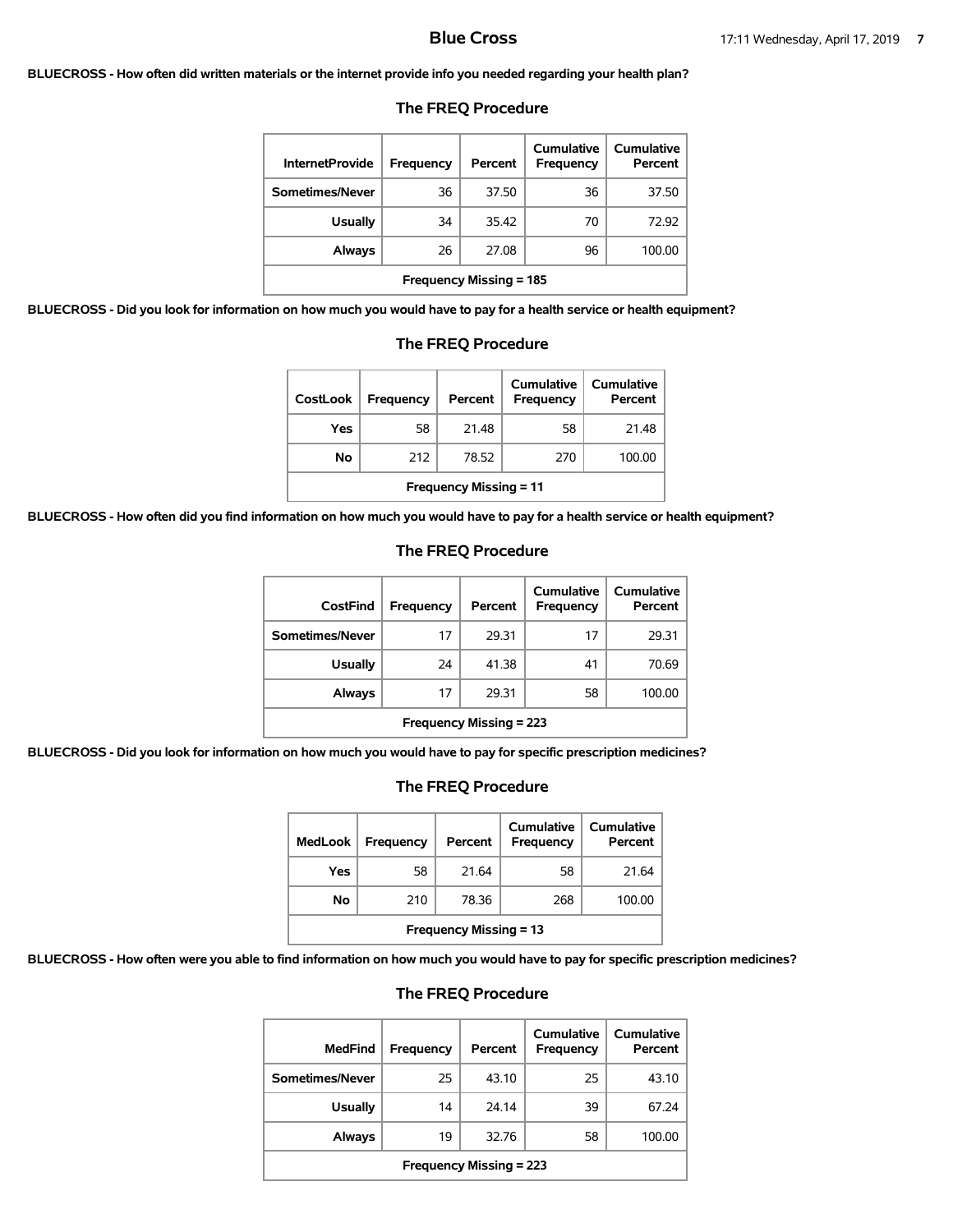#### **BLUECROSS - Did you get information or help from your health plan's customer services?**

## **The FREQ Procedure**

| CS                            | Frequency | Percent | Cumulative<br>Frequency | Cumulative<br>Percent |  |  |  |
|-------------------------------|-----------|---------|-------------------------|-----------------------|--|--|--|
| Yes                           | 91        | 34.08   | 91                      | 34.08                 |  |  |  |
| No                            | 176       | 65.92   | 267                     | 100.00                |  |  |  |
| <b>Frequency Missing = 14</b> |           |         |                         |                       |  |  |  |

**BLUECROSS - How often were you able to get information or help from your health plan's customer services?**

### **The FREQ Procedure**

| <b>CSHelp</b>                  | Frequency | Percent | Cumulative<br>Frequency | Cumulative<br>Percent |
|--------------------------------|-----------|---------|-------------------------|-----------------------|
| Sometimes/Never                | 13        | 14.61   | 13                      | 14.61                 |
| <b>Usually</b>                 | 27        | 30.34   | 40                      | 44.94                 |
| Always                         | 49        | 55.06   | 89                      | 100.00                |
| <b>Frequency Missing = 192</b> |           |         |                         |                       |

**BLUECROSS - How often were you treated with respect and courtesy by your health plan's customer services?**

## **The FREQ Procedure**

| <b>CSRespect</b>               | Frequency | Percent | Cumulative<br>Frequency | Cumulative<br>Percent |
|--------------------------------|-----------|---------|-------------------------|-----------------------|
| Sometimes/Never                | 3         | 3.33    | 3                       | 3.33                  |
| <b>Usually</b>                 | 20        | 22.22   | 23                      | 25.56                 |
| Always                         | 67        | 74.44   | 90                      | 100.00                |
| <b>Frequency Missing = 191</b> |           |         |                         |                       |

**BLUECROSS - Did you have to fill out any forms with your health plan?**

| <b>Forms</b>                  | Frequency | Percent | Cumulative<br><b>Frequency</b> | Cumulative<br>Percent |  |  |
|-------------------------------|-----------|---------|--------------------------------|-----------------------|--|--|
| Yes                           | 54        | 20.45   | 54                             | 20.45                 |  |  |
| No                            | 210       | 79.55   | 264                            | 100.00                |  |  |
| <b>Frequency Missing = 17</b> |           |         |                                |                       |  |  |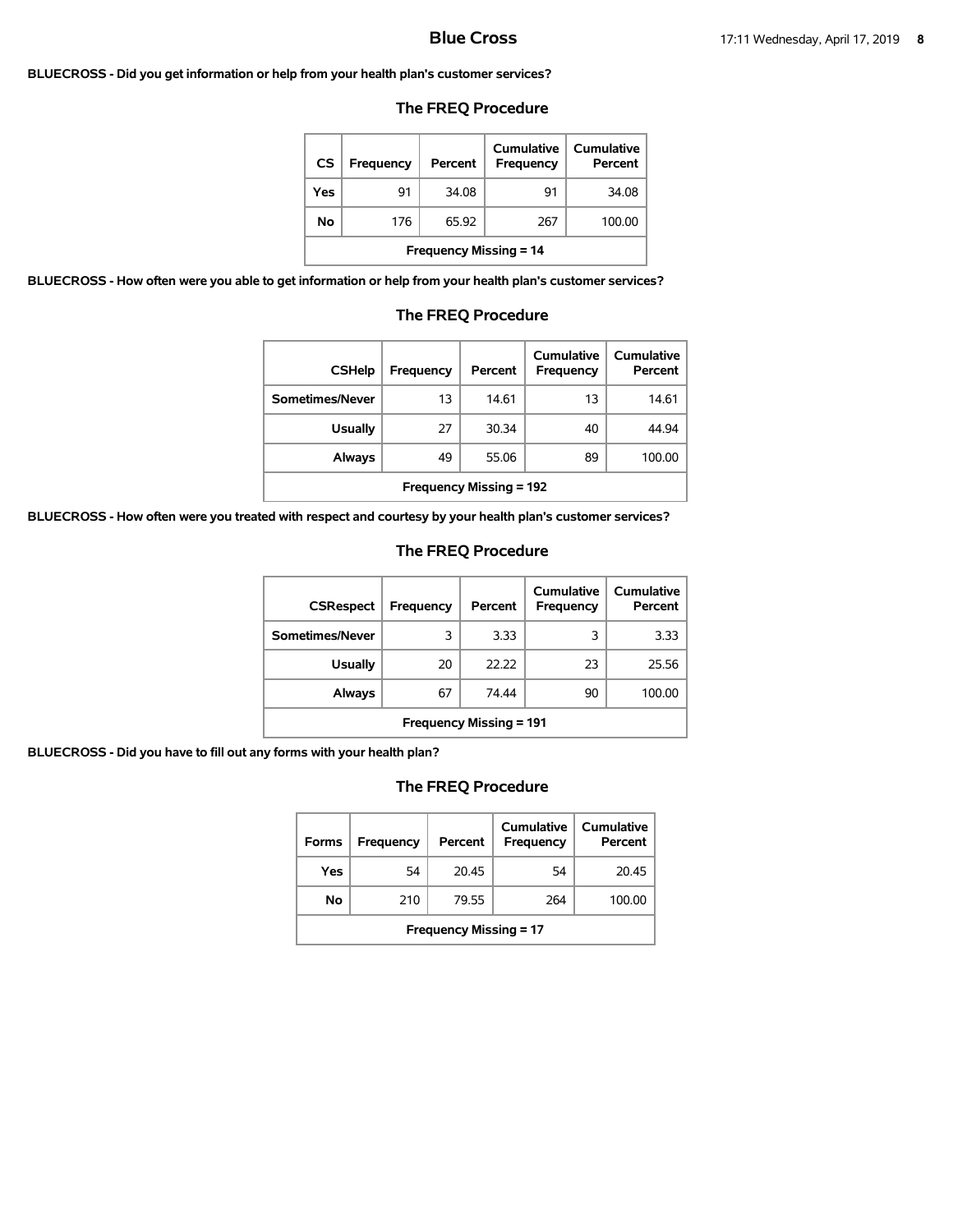#### **BLUECROSS - How often were forms from your health plan easy to fill out?**

| <b>FormsEasy</b>               | Frequency | Percent | Cumulative<br>Frequency | Cumulative<br>Percent |
|--------------------------------|-----------|---------|-------------------------|-----------------------|
| Sometimes/Never                | 11        | 20.75   | 11                      | 20.75                 |
| <b>Usually</b>                 | 20        | 37.74   | 31                      | 58.49                 |
| Always                         | 22        | 41.51   | 53                      | 100.00                |
| <b>Frequency Missing = 228</b> |           |         |                         |                       |

## **The FREQ Procedure**

**BLUECROSS - Did you file any claims for care to your health plan?**

## **The FREQ Procedure**

| <b>ClaimsSend</b>             | Frequency | Percent | Cumulative<br><b>Frequency</b> | Cumulative<br>Percent |  |
|-------------------------------|-----------|---------|--------------------------------|-----------------------|--|
| Yes                           | 148       | 66.97   | 148                            | 66.97                 |  |
| Νo                            | 73        | 33.03   | 221                            | 100.00                |  |
| <b>Frequency Missing = 60</b> |           |         |                                |                       |  |

**BLUECROSS - How often were claims for care to your health plan handled quicly?**

# **The FREQ Procedure**

| <b>ClaimsQuick</b>             | Frequency | Percent | Cumulative<br>Frequency | Cumulative<br>Percent |
|--------------------------------|-----------|---------|-------------------------|-----------------------|
| Sometimes/Never                | 20        | 15.87   | 20                      | 15.87                 |
| <b>Usually</b>                 | 52        | 41.27   | 72                      | 57.14                 |
| Always                         | 54        | 42.86   | 126                     | 100.00                |
| <b>Frequency Missing = 155</b> |           |         |                         |                       |

**BLUECROSS - How often were claims for care to your health plan handled correctly?**

| <b>ClaimsCorrect</b>           | <b>Frequency</b> | Percent | Cumulative<br>Frequency | <b>Cumulative</b><br>Percent |
|--------------------------------|------------------|---------|-------------------------|------------------------------|
| Sometimes/Never                | 20               | 15.38   | 20                      | 15.38                        |
| Usually                        | 42               | 32.31   | 62                      | 47.69                        |
| <b>Always</b>                  | 68               | 52.31   | 130                     | 100.00                       |
| <b>Frequency Missing = 151</b> |                  |         |                         |                              |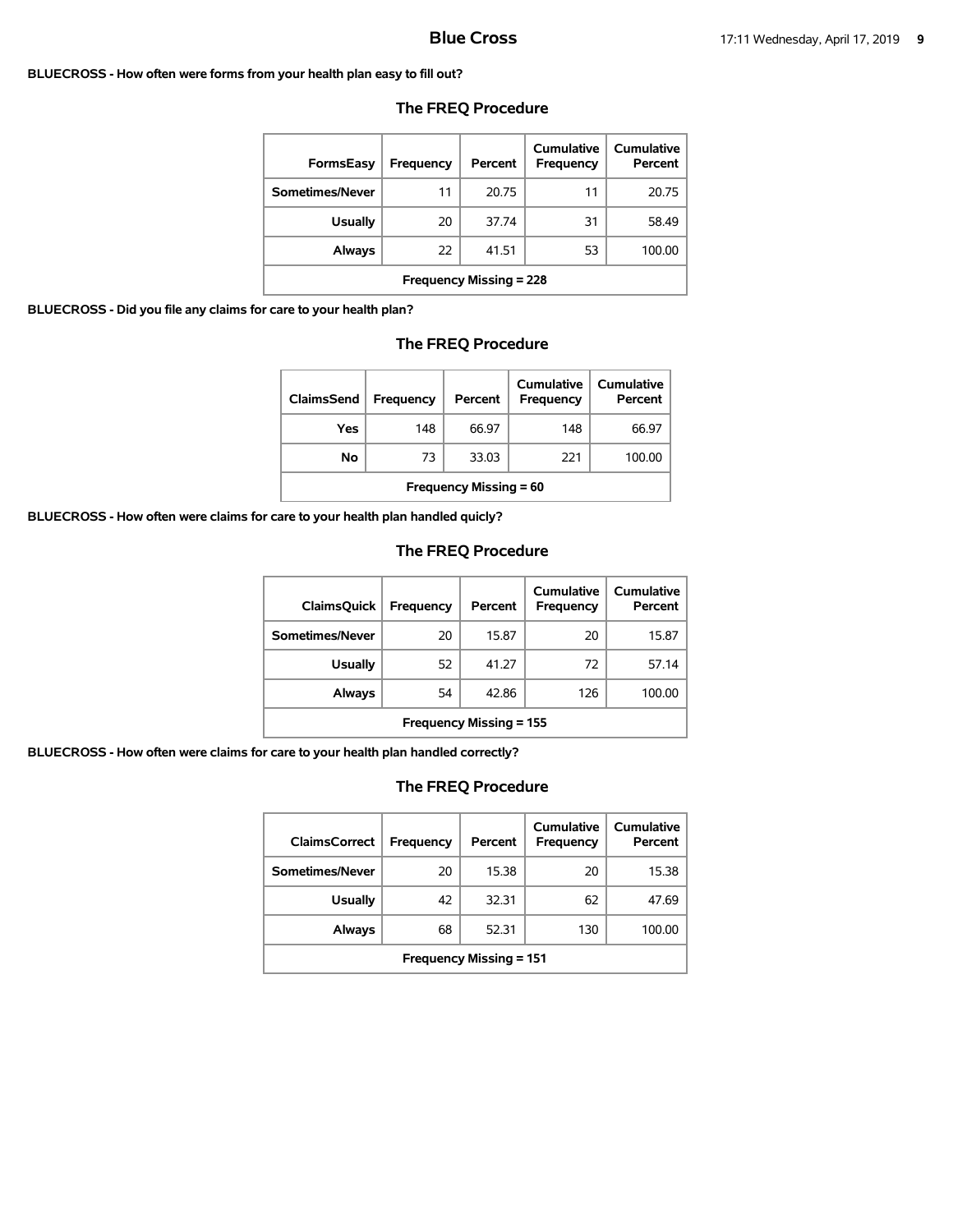### **BLUECROSS - How would you rate your health plan?**

| <b>PlanRate</b>               | Frequency | Percent | Cumulative<br>Frequency | Cumulative<br>Percent |  |
|-------------------------------|-----------|---------|-------------------------|-----------------------|--|
| <b>Bad</b>                    | 50        | 18.59   | 50                      | 18.59                 |  |
| Good                          | 104       | 38.66   | 154                     | 57.25                 |  |
| Great                         | 115       | 42.75   | 269                     | 100.00                |  |
| <b>Frequency Missing = 12</b> |           |         |                         |                       |  |

# **The FREQ Procedure**

**BLUECROSS - In general, how woul you rate your overall health?**

## **The FREQ Procedure**

| <b>OverallHealthRate</b> | Frequency | Percent | Cumulative<br>Frequency | Cumulative<br>Percent |
|--------------------------|-----------|---------|-------------------------|-----------------------|
| <b>Excellent</b>         | 26        | 9.25    | 26                      | 9.25                  |
| <b>Very Good</b>         | 109       | 38.79   | 135                     | 48.04                 |
| Good                     | 99        | 35.23   | 234                     | 83.27                 |
| Fair                     | 33        | 11.74   | 267                     | 95.02                 |
| Poor                     | 4         | 1.42    | 271                     | 96.44                 |
| Unknown/Did Not Answer   | 10        | 3.56    | 281                     | 100.00                |

**BLUECROSS - In general, how woul you rate your overall mental or emotional health?**

## **The FREQ Procedure**

| <b>MentalHealthRate</b>       | <b>Frequency</b> | Percent | Cumulative<br>Frequency | <b>Cumulative</b><br>Percent |
|-------------------------------|------------------|---------|-------------------------|------------------------------|
| <b>Excellent</b>              | 82               | 29.18   | 82                      | 29.18                        |
| <b>Very Good</b>              | 105              | 37.37   | 187                     | 66.55                        |
| Good                          | 59               | 21.00   | 246                     | 87.54                        |
| Fair                          | 19               | 6.76    | 265                     | 94.31                        |
| Poor                          | 6                | 2.14    | 271                     | 96.44                        |
| <b>Unknown/Did Not Answer</b> | 10               | 3.56    | 281                     | 100.00                       |

**BLUECROSS - Do you now smoke cigarettes or use tobacco every day, some days, or not at all?**

# **The FREQ Procedure**

| Smoke                          | <b>Frequency</b> | Percent | Cumulative<br>Frequency | Cumulative<br>Percent |
|--------------------------------|------------------|---------|-------------------------|-----------------------|
| Yes                            | 28               | 71.79   | 28                      | 71.79                 |
| No                             | 11               | 28.21   | 39                      | 100.00                |
| <b>Frequency Missing = 242</b> |                  |         |                         |                       |

**BLUECROSS - How often were you advised to quit smoking or using tobacco by your doctor/health provider?**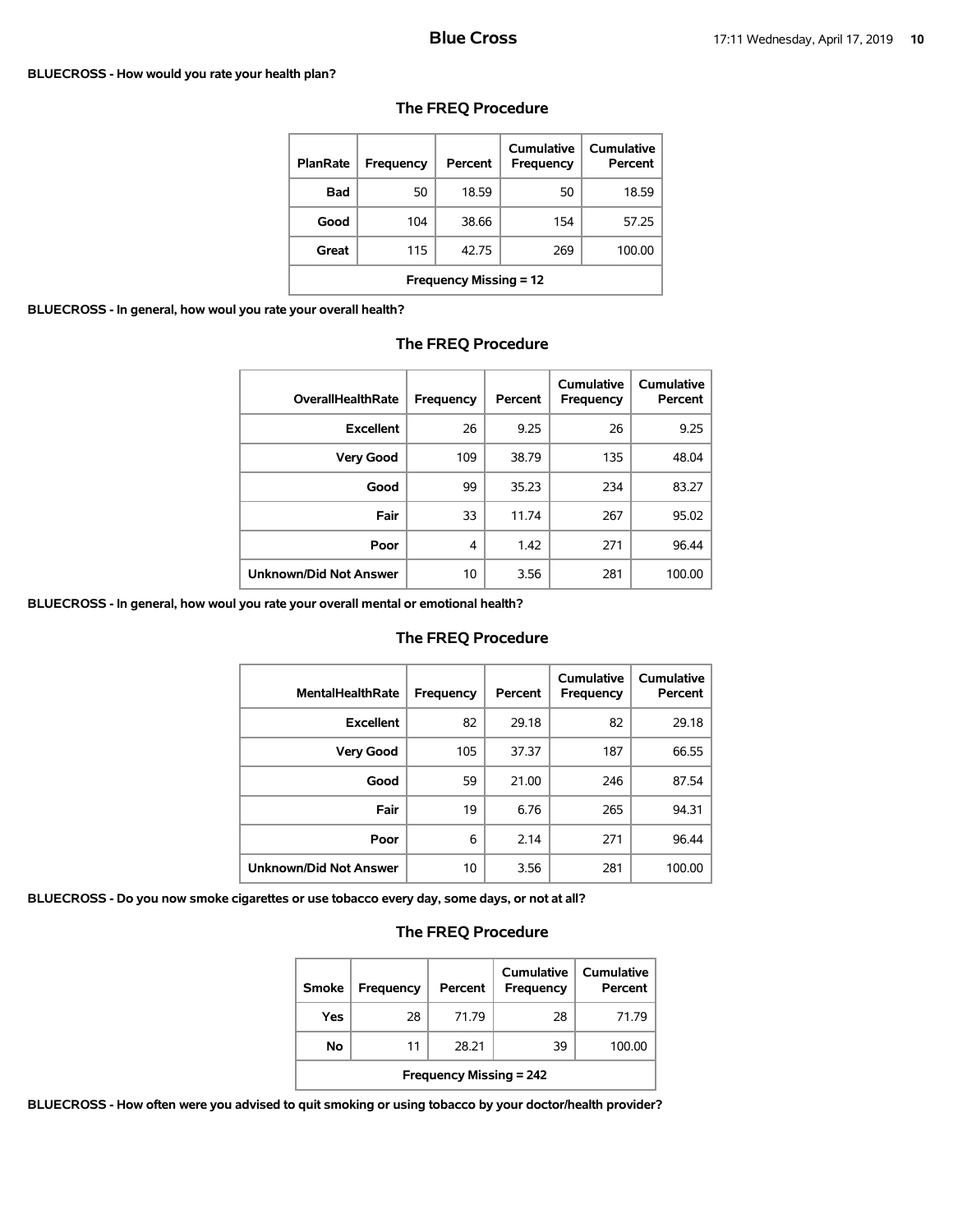## **The FREQ Procedure**

| <b>SmokeAdvice</b>             | Frequency | Percent | <b>Cumulative</b><br>Frequency | Cumulative<br>Percent |  |  |
|--------------------------------|-----------|---------|--------------------------------|-----------------------|--|--|
| Sometimes/Never                | 16        | 42.11   | 16                             | 42.11                 |  |  |
| <b>Usually</b>                 | 7         | 18.42   | 23                             | 60.53                 |  |  |
| Always                         | 15        | 39.47   | 38                             | 100.00                |  |  |
| <b>Frequency Missing = 243</b> |           |         |                                |                       |  |  |

**BLUECROSS - How often was medication recommended to help quit smoking/tobacco products by your doctor/health provider?**

| <b>SmokeMedicine</b>           | Frequency | Percent | Cumulative<br>Frequency | Cumulative<br>Percent |  |  |  |
|--------------------------------|-----------|---------|-------------------------|-----------------------|--|--|--|
| Sometimes/Never                | 29        | 76.32   | 29                      | 76.32                 |  |  |  |
| <b>Usually</b>                 | 6         | 15.79   | 35                      | 92.11                 |  |  |  |
| <b>Always</b>                  | 3         | 7.89    | 38                      | 100.00                |  |  |  |
| <b>Frequency Missing = 243</b> |           |         |                         |                       |  |  |  |

# **The FREQ Procedure**

**BLUECROSS - How often were methods or strategies (other than medication) discussed or provided to help quit smoking/tobacco products by your doctor/health provider?**

## **The FREQ Procedure**

| <b>SmokeStrategies</b>         | Frequency | Percent | Cumulative<br>Frequency | Cumulative<br>Percent |  |
|--------------------------------|-----------|---------|-------------------------|-----------------------|--|
| Sometimes/Never                | 31        | 81.58   | 31                      | 81.58                 |  |
| <b>Usually</b>                 | 6         | 15.79   | 37                      | 97.37                 |  |
| Always                         |           | 2.63    | 38                      | 100.00                |  |
| <b>Frequency Missing = 243</b> |           |         |                         |                       |  |

**BLUECROSS - Did you receive health care 3 or more times for the same condition or problem?**

## **The FREQ Procedure**

| <b>RptCare</b>                | Frequency | Percent | Cumulative<br><b>Frequency</b> | Cumulative<br>Percent |  |
|-------------------------------|-----------|---------|--------------------------------|-----------------------|--|
| Yes                           | 104       | 38.52   | 104                            | 38.52                 |  |
| No                            | 166       | 61.48   | 270                            | 100.00                |  |
| <b>Frequency Missing = 11</b> |           |         |                                |                       |  |

**BLUECROSS - Did this condition last longer than 3 months (not including pregnancy or menopause)?**

## **The FREQ Procedure**

| <b>RptCareMonths</b>           | Frequency | Percent | Cumulative<br>Frequency | <b>Cumulative</b><br>Percent |  |
|--------------------------------|-----------|---------|-------------------------|------------------------------|--|
| Yes                            | 93        | 89.42   | 93                      | 89.42                        |  |
| No                             | 11        | 10.58   | 104                     | 100.00                       |  |
| <b>Frequency Missing = 177</b> |           |         |                         |                              |  |

**BLUECROSS - Do you now need to take medicine prescribed by a doctor (not including birth control)?**